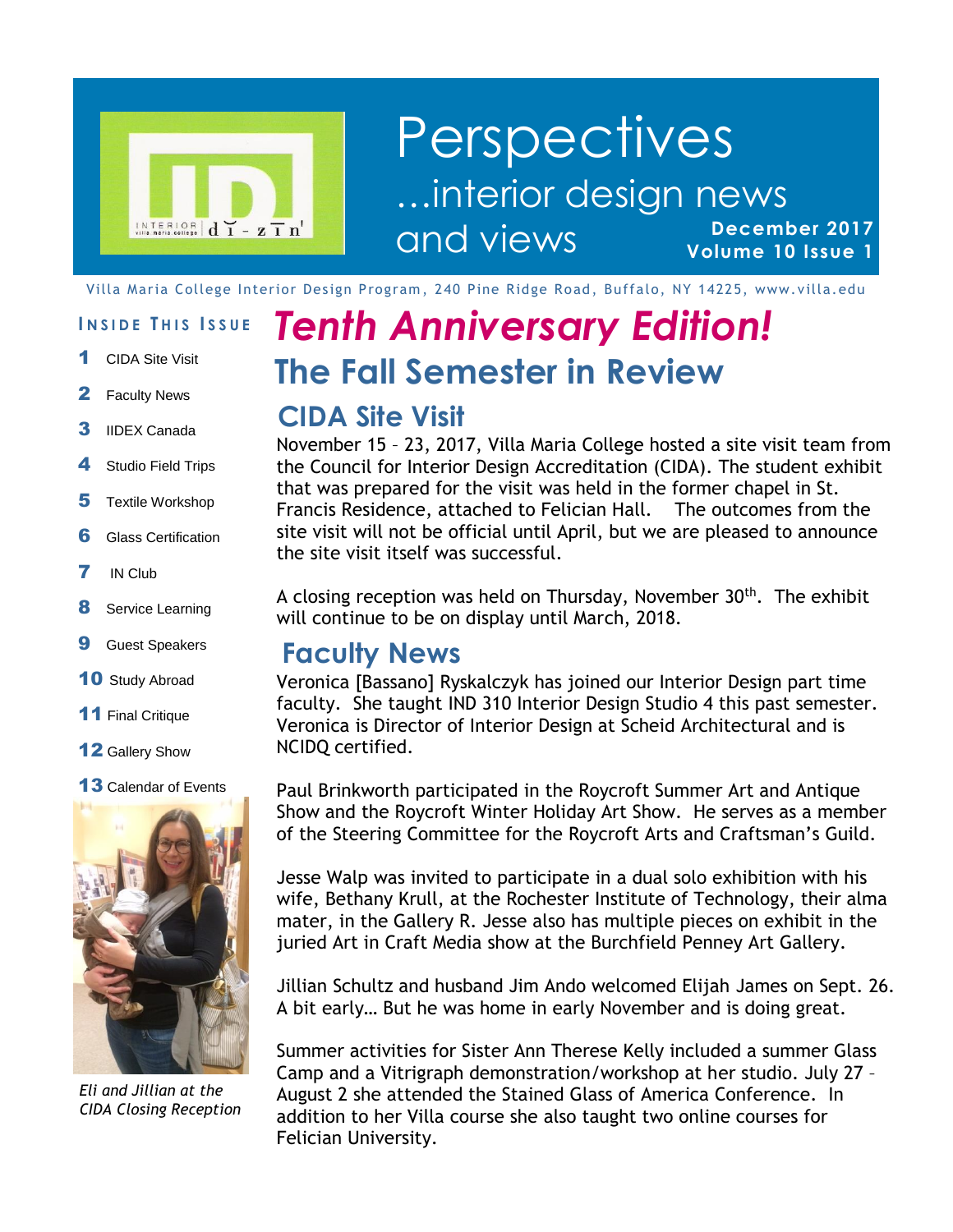

*CIDA 2017 Site Visit was held in Felician Hall.*



*Briana Chriss, Siera Rogers and Veronica Ryskalczyk at the HOK offices, NYC*

## **IIDEX Canada**

Renee Pratt took students from her Materials and Surfaces class to IIDEX Canada once again this year. The event was held at the Metro Toronto Convention Center. It is Canada's largest National Design + Architecture Exposition and Conference.

#### **Studio Field Trips** *The Student Exhibit for the*

Students once again were able to travel out of town for studio based field trips. Veronica Ryskalczyk took the Studio 4 students to NYC where they had a tour of the HOK offices, courtesy of Rob Szudzik, a tour of the Haworth Showroom, visits to the MOMA, the Whitney Museum, the Frick Museum and the United Nations. Visits to numerous retail and restaurant locations aligned with studio expectations. Studio 2 students were able to visit Pittsburgh, where they experienced docent led tours of Fallingwater, Kentuck Knob, the Frick Museum, Phipps Conservatory and the Center for Sustainable Landscapes. In addition to these field trips, students were also invited to join Renee Pratt for a visit to Boston, MA and the Google offices.

## **Robert Reeder Textile Workshop**



*Studio 2 at Fallingwater*

Villa once again was able to welcome local interior designer, Robert Reeder, to the Residential Design studio for a highly instructive and challenging workshop for the sophomore students. This year the two-day textile workshop included an introductory lecture, design charrette and a furniture, finishes and textile project.

## **Stained Glass Certification**

This year marks the first group of students eligible to earn certification in beginning stained glass from the Stained Glass School of the Stained Glass Association of America. All students who successfully completed IND 235 Introduction to Fused and Leaded Glass earned this distinction. This means the students are permanently certified in this skill.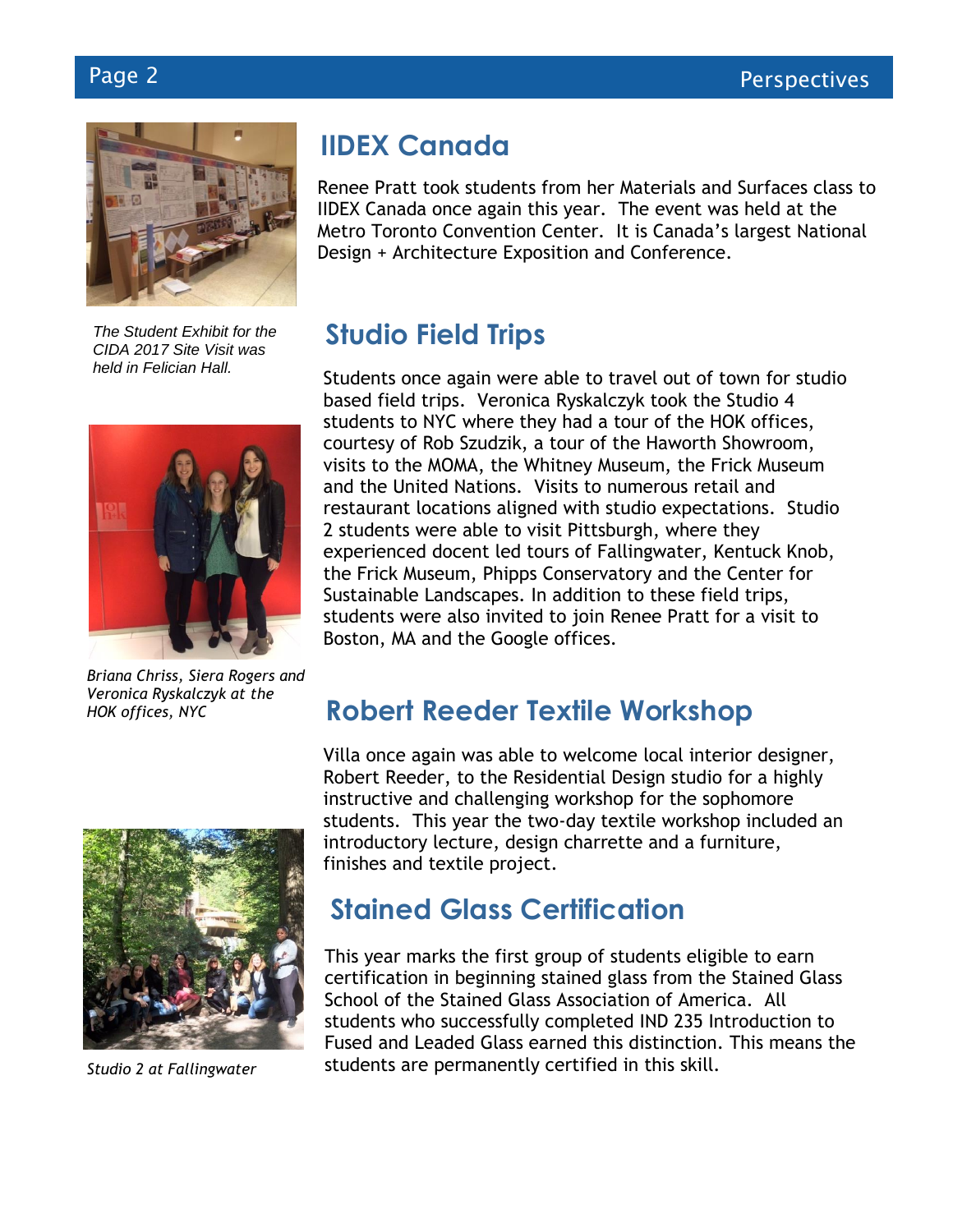#### **In Club Activities**

Officers for the IN club, an IIDA Campus Center, continue with Ryan Morley, Melanie (Daniels) Biggs, Jamie Wesolowski, Rene Miller and Claire Witt. The position of president-elect is still open. Siera Rogers is serving as president of the newly created Villa Maria College student organization.

## **Service Learning**

Rene Miller, Jamie Wesolowski and Claire Witt volunteered for the Arch + Ed program, run by the Buffalo Architectural Foundation.

For the Festival of Trees to benefit Women and Children's Hospital of Buffalo, which officially became the John R. Oshei Children's Hospital in November, the students adopted the theme 'Joy to the World' to promote unity, harmony and peace and created a beautiful wreath. The Festival was held at the Buffalo Convention Center this year.

#### **Guest Speakers**

The **Box Lunch Lectures** continued with an open panel discussion from the designers at '*room', a luxury furniture boutique offering Buffalo classic contemporary home styling. Michael Poczkalski, founder of michael P. design, and partner David Brugh are coowners.*

The lecture series will continue in the spring semester with new and exciting presenters.

## **2-week ● 3 credit Study Abroad Opportunity**

The next Villa Study Abroad will be May 2019 to Barcelona, Madrid and Lisbon. For information contact Sandra Reicis, reicis@villa.edu

*Ryan Morley and Jamie Wesolowski at Festival of Trees*

*Rene Miller with children from PS#32 Bennett Park Montessori School*